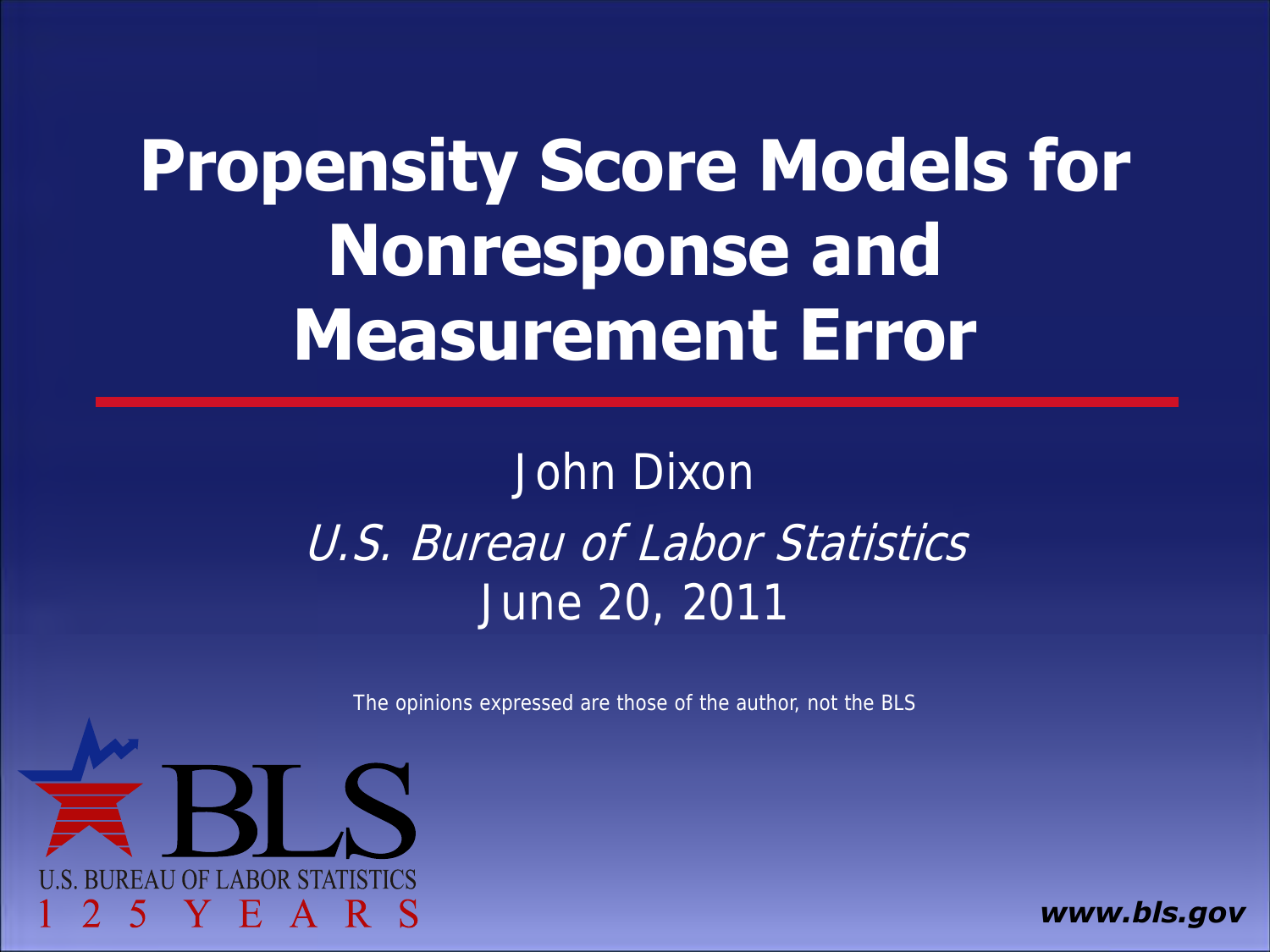# **Questions**

- **This study was data centric, others are more** theory driven. Would a mix be more useful?
- Some measurement error reflects ability, while concerns about the survey probably relate to effort. How to separate them?
- **This study treated the underlying constructs** as continuous latent variables, others use latent classes. Is there an advantage of one over the other?

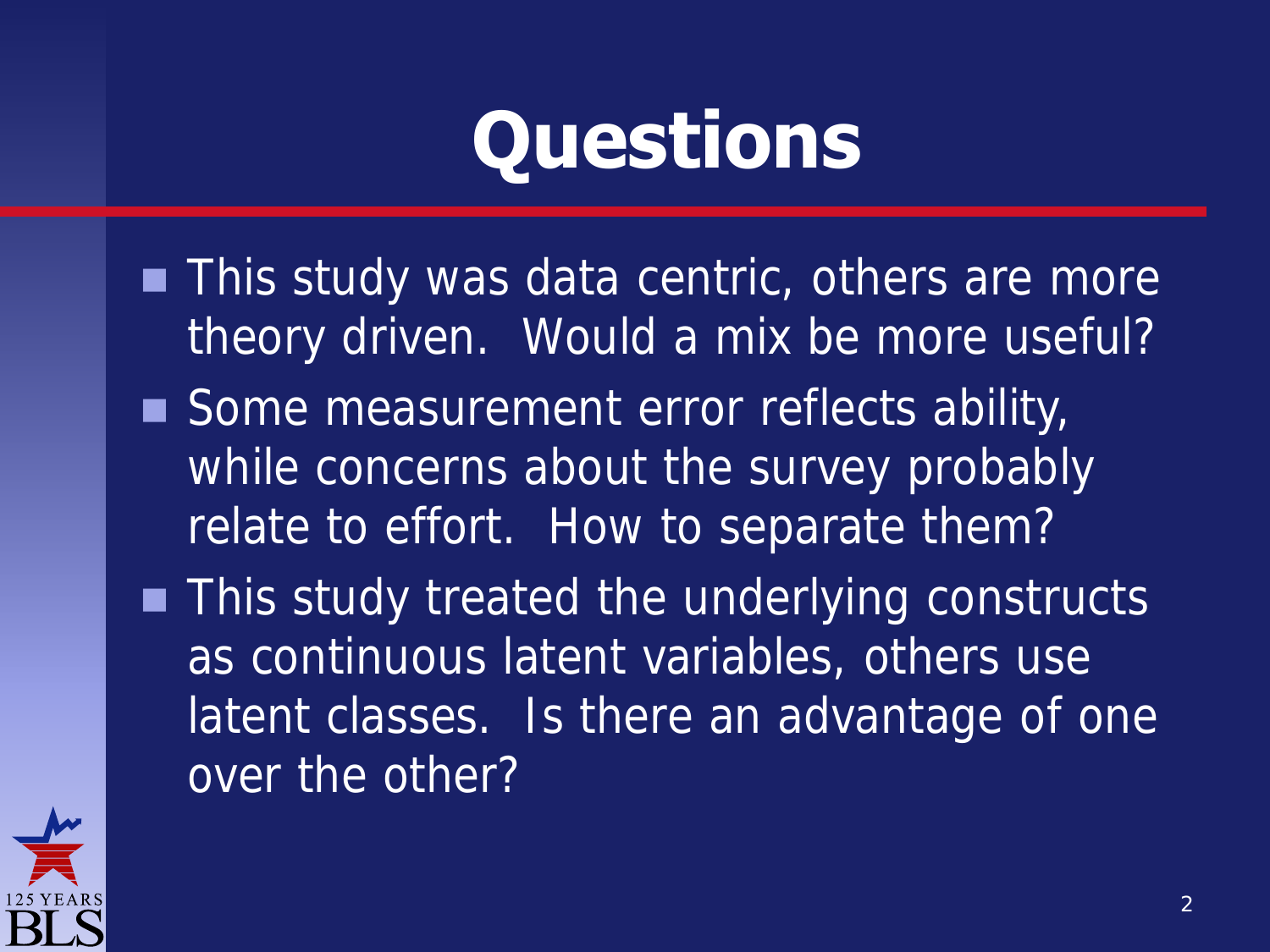## Nonresponse Bias and Measurement Error

- **Nonresponse bias and measurement error both refer to difficult to measure errors in surveys. Nonresponse bias refers to unmeasured persons, and measurement error refers to an unmeasured construct (which is mis-measured by the survey).**
- **Contact history has the potential to describe the concerns of potential respondents as well as contactability. Those concerns have been found to relate to nonresponse, but little relationship to measurement error.**



 $\blacksquare$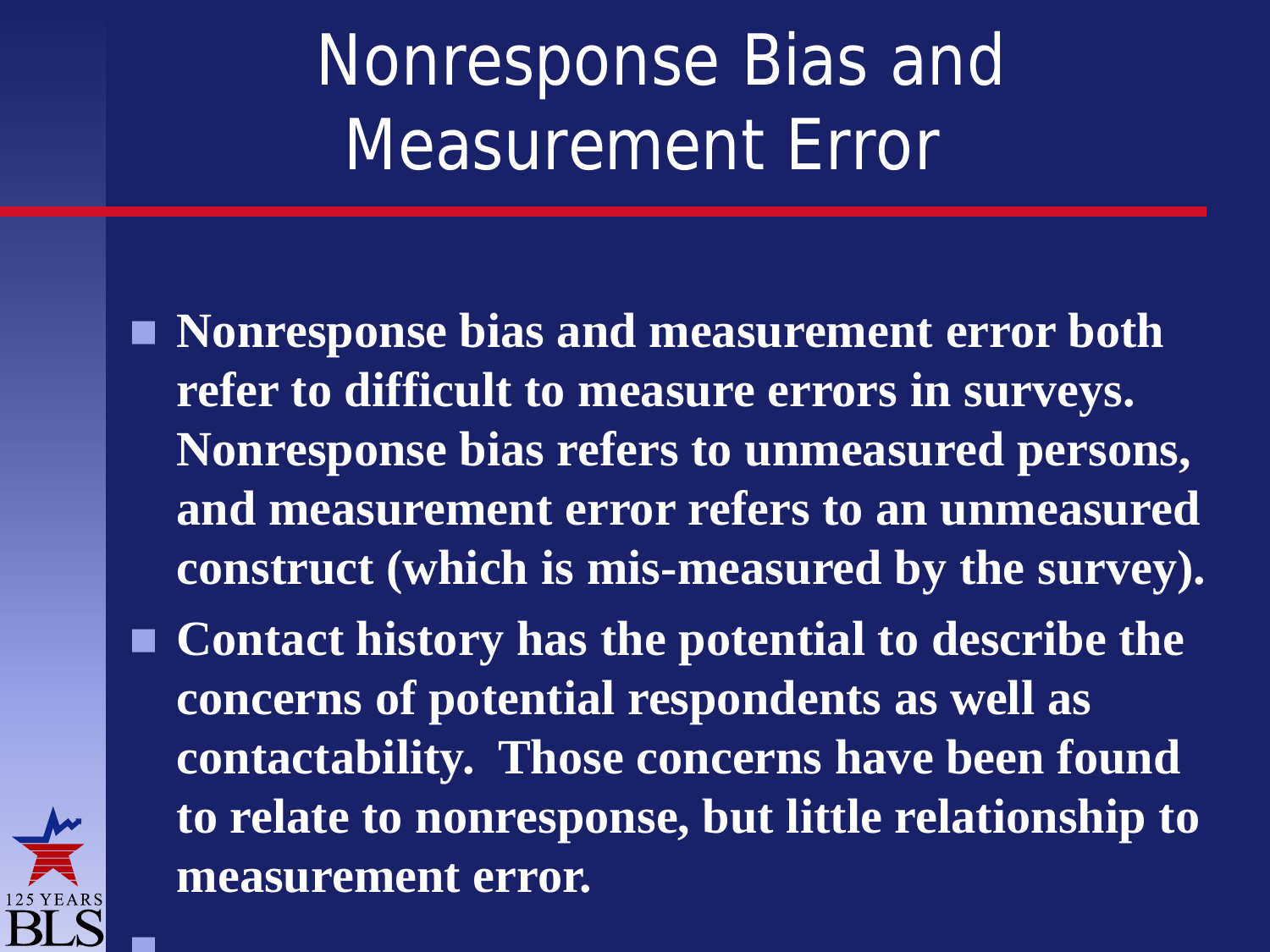## **Consumer Expenditure Quarterly Survey**

**Household survey provided part of the** "market basket" for CPI and other indices. ■ 5 quarterly interviews for each household. **Typically 6160 households a month.** Nonresponse rate: 15% Refusal rate: 13% More probing than the similar Diary survey

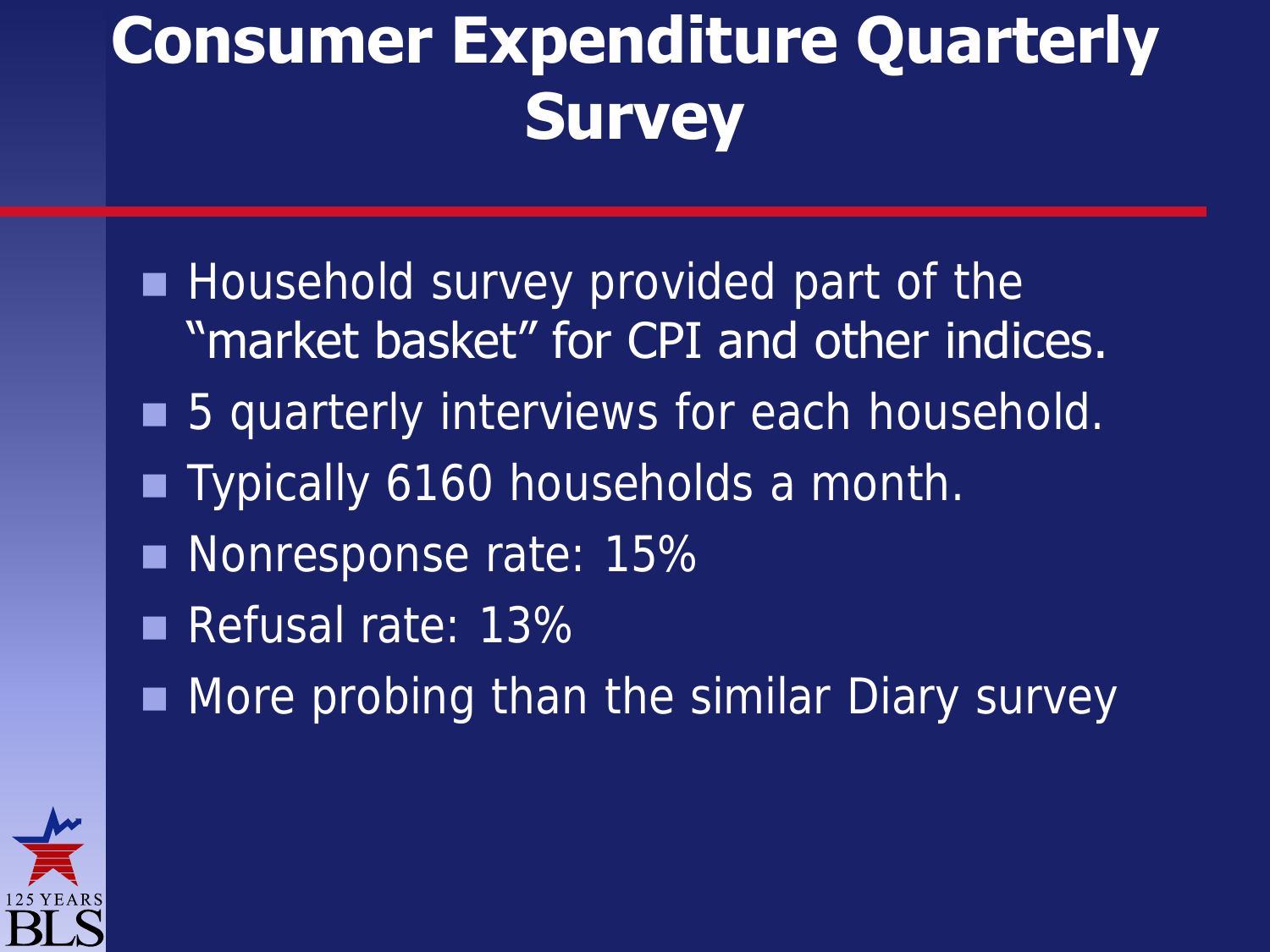### **Contact History Instrument (CHI) Data**

#### **b**<sup>3</sup> Contact History Instrument v5.8.5 Created 08/25/2004

Forms Answer Navigate Options Help

#### **CHI**

#### \* CONCERN / BEHAVIOR / RELUCTANCE

- \* Select the categories that describe respondent concerns, behaviors, or reluctance during this contact attempt.
- Enter all that apply, separate with commas.

|  | 1. Not interested / Does not want to be bothered         | $\Box$ 12. Hostile or threatens FR.                                   |
|--|----------------------------------------------------------|-----------------------------------------------------------------------|
|  | $\Box$ 2. Too busy                                       | $\Box$ 13. Other household members tell respondent not to participate |
|  | $\Box$ 3. Interview takes too much time                  | $\Box$ 14. Talk only to specific household member                     |
|  | $\Box$ 4. Breaks appointments (puts off FR indefinitely) | □ 15. Family issues                                                   |
|  | $\blacksquare$ 5. Scheduling difficulties                | $\Box$ 16. Respondent requests same FR as last time                   |
|  | $\Box 6.$ Survey is voluntary                            | $\Box$ 17. Gave that information last time                            |
|  | 7. Privacy concerns                                      | $\Box$ 18. Asked too many personal questions last time                |
|  | $\mathbb{H}$ 8. Anti-government concerns                 | $\Box$ 19. Too many interviews                                        |
|  | $\Box$ 9. Does not understand survey /                   | $\Box$ 20. Last interview took too long                               |
|  | Asks questions about the survey                          | $\Box$ 21. Intends to quit survey                                     |
|  | $\blacksquare$ 10. Survey content does not apply         | 22. No concerns                                                       |
|  | (retired, healthy, no crimes to report)                  | $\Box$ 23. Other - specify                                            |
|  | $\blacksquare$ 11. Hang-up / slams door on FR            |                                                                       |

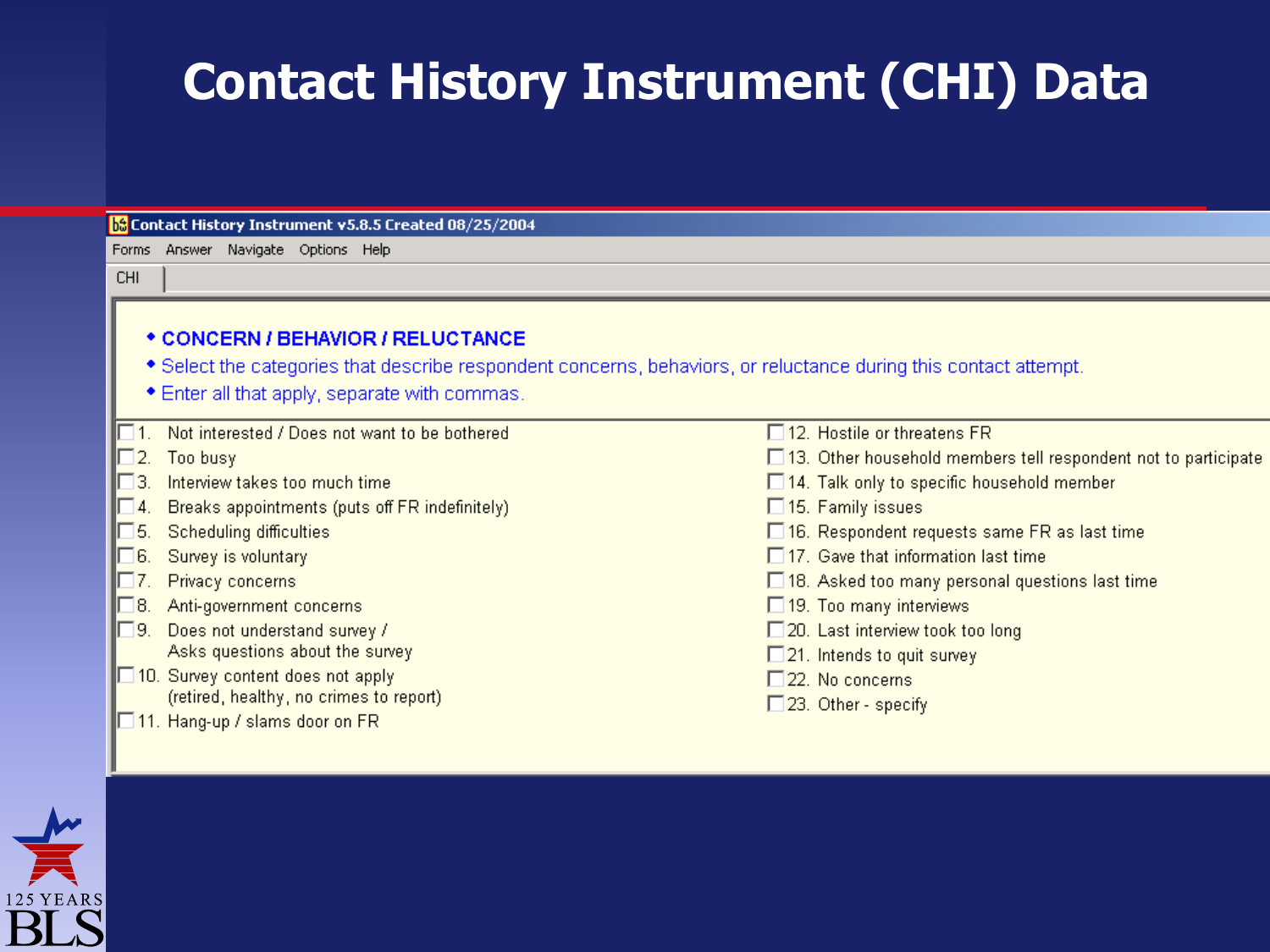## **Mean Rates of CHI concerns**

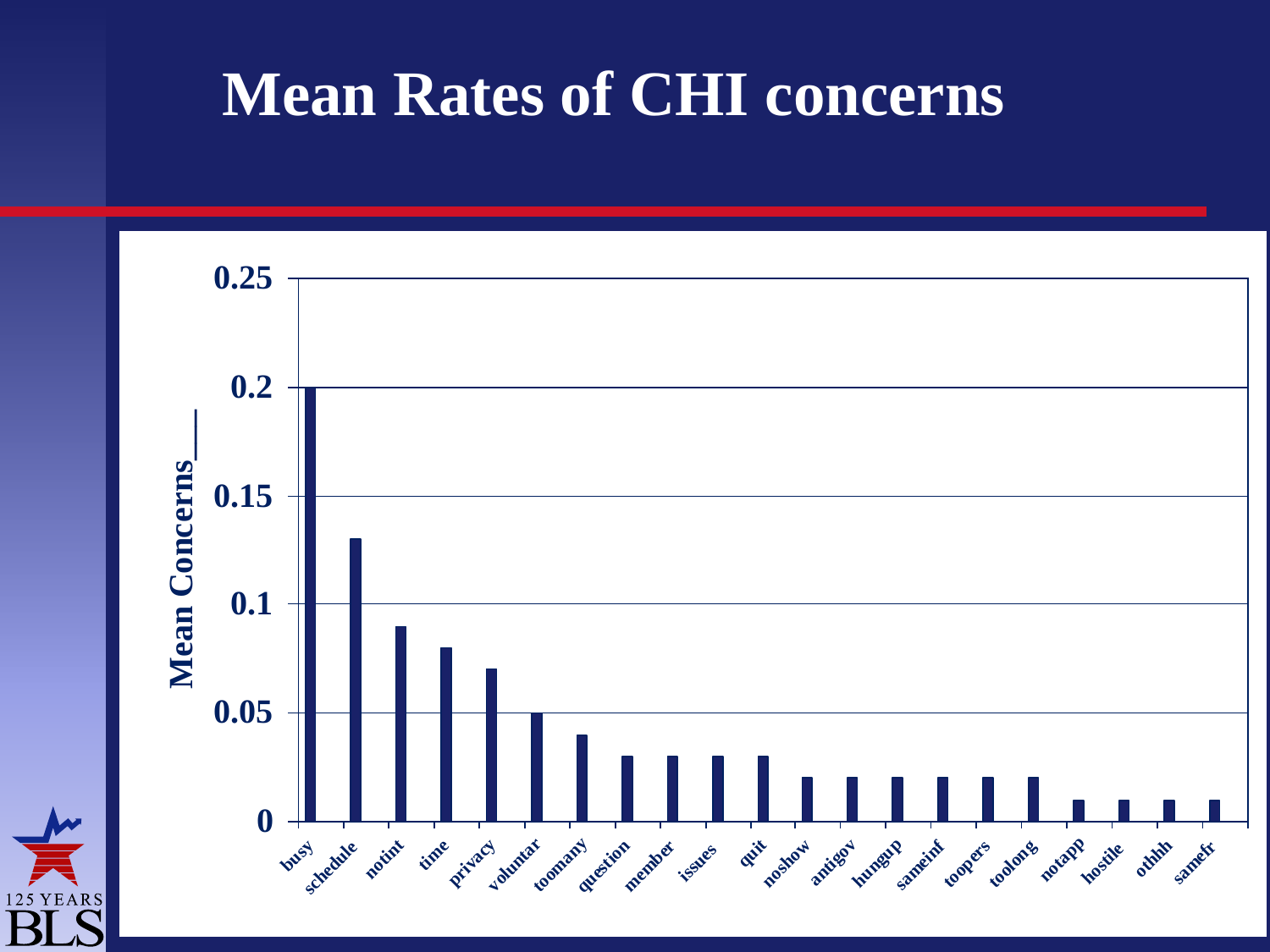## **Predicting Nonresponse Logistic model Coefficients**



**125 YEARS**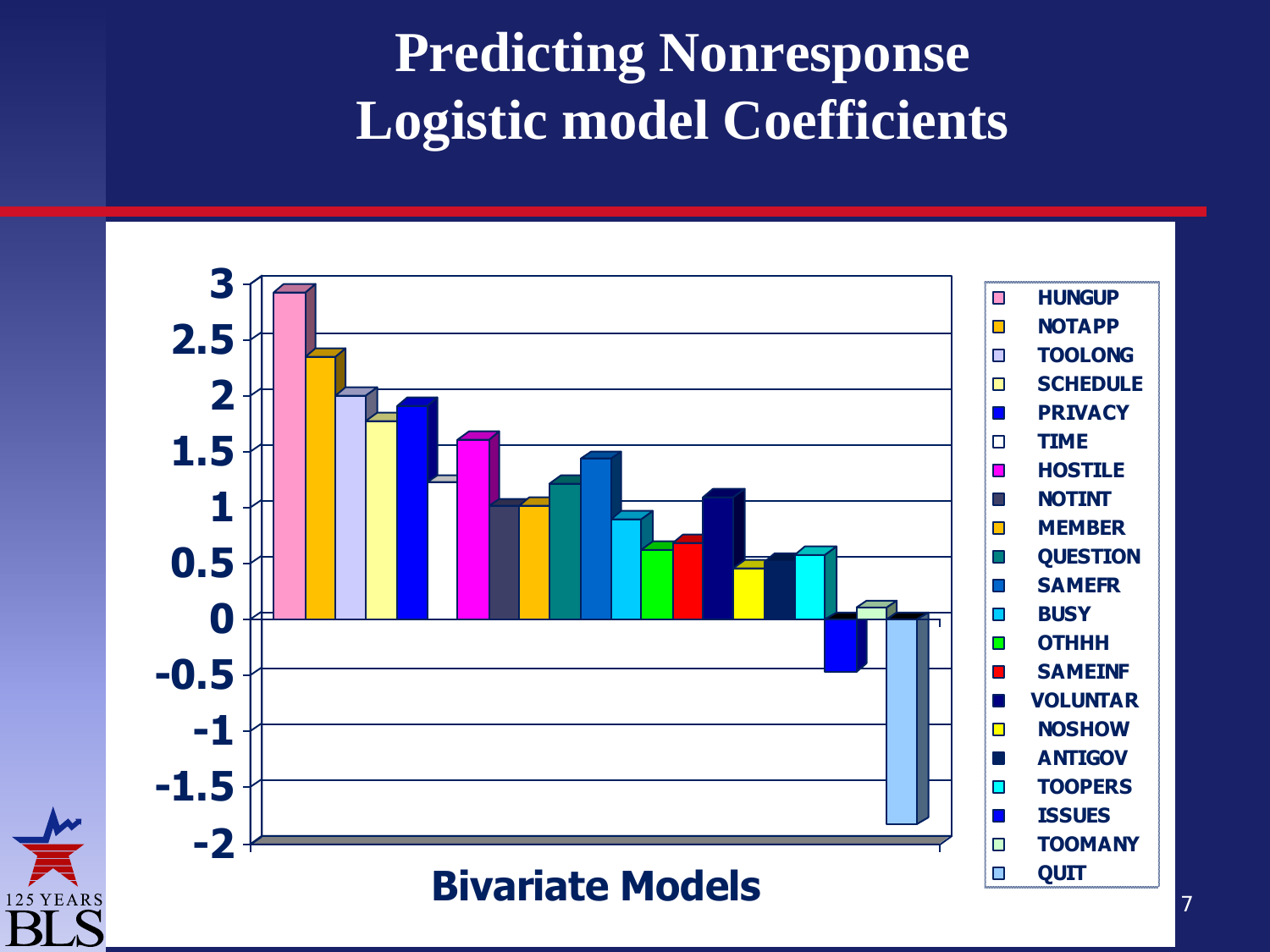## **Predicting Nonresponse Logistic Model Coefficients**



125 YEARS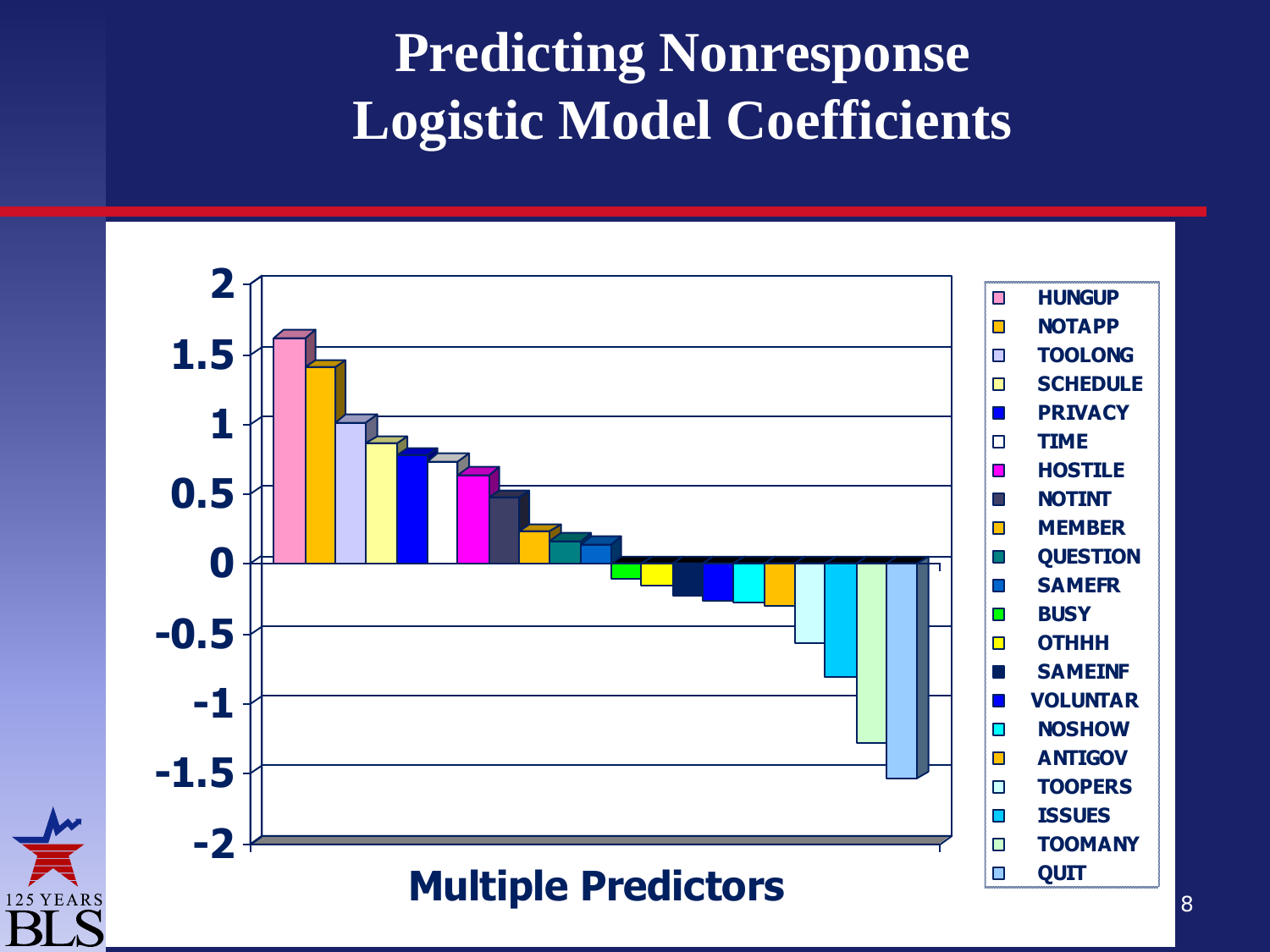## **Factor Pattern for Contact History Concerns**

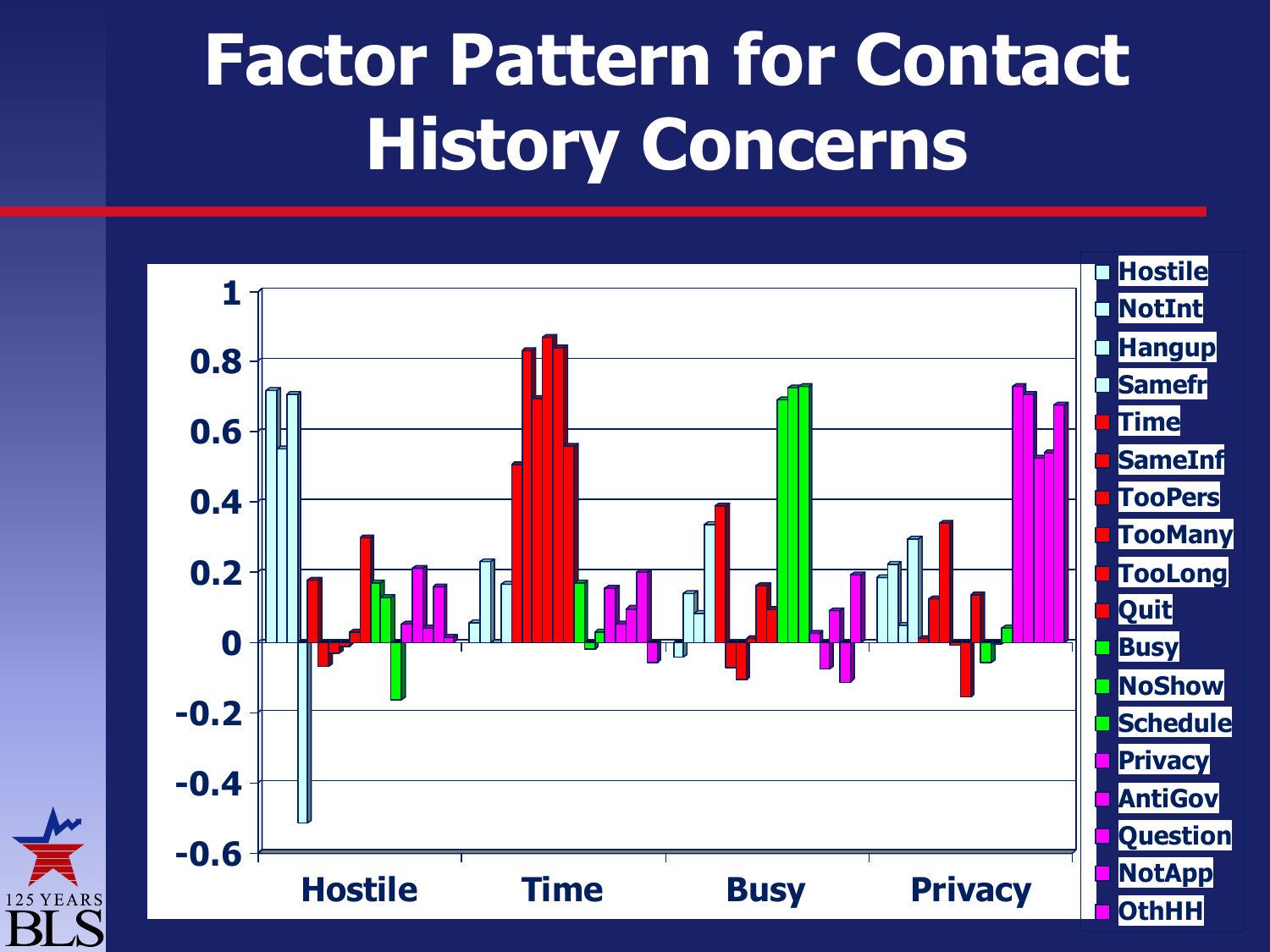## **Factor Pattern for Measurement Error**

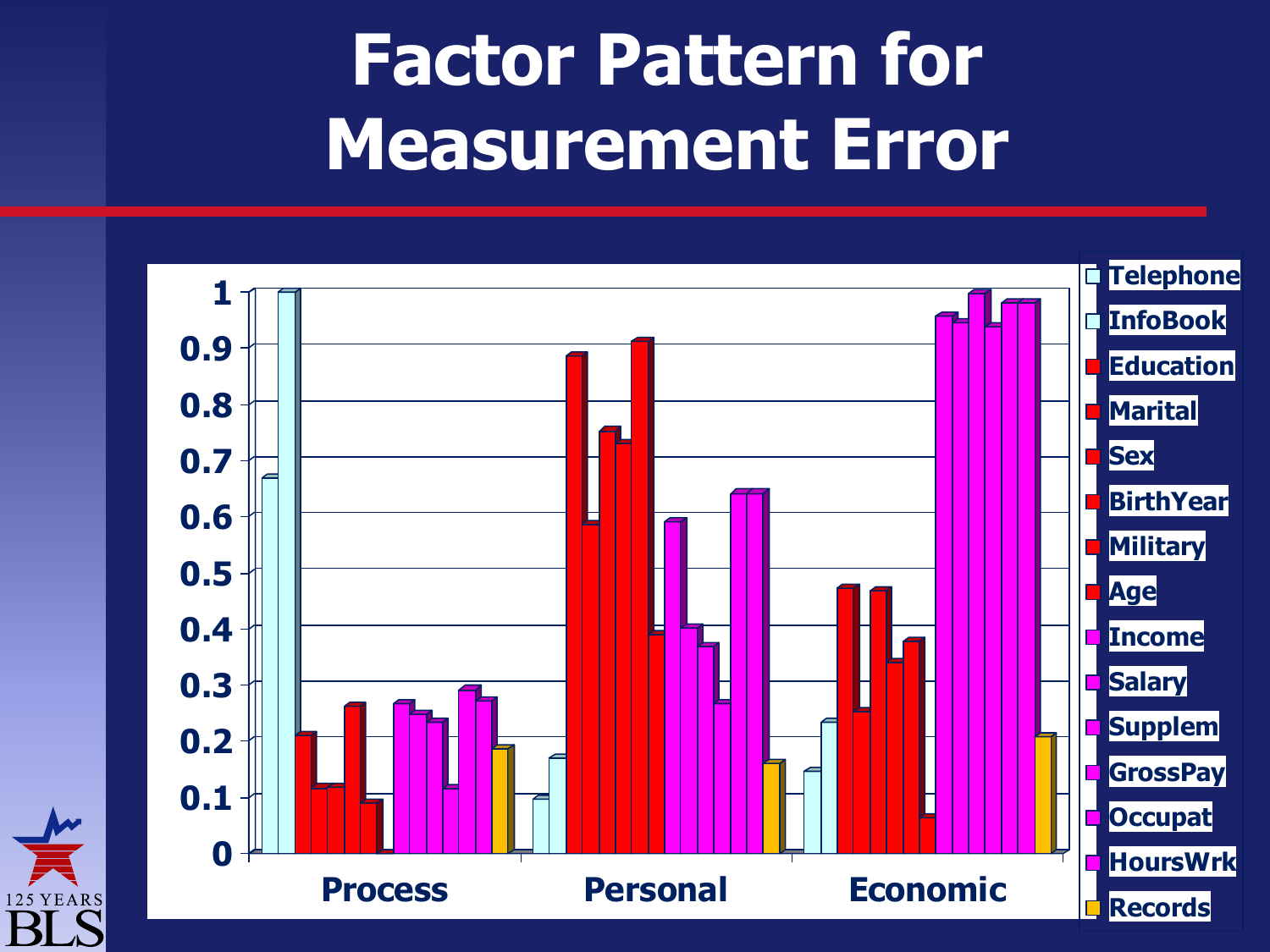#### **Noncontact and Refusal Correlated with Measurement Error Indicators**

| <b>Variable</b>   | <b>Economic</b> | <b>Personal</b> | <b>Process</b> | <b>No Records</b> |
|-------------------|-----------------|-----------------|----------------|-------------------|
| <b>Noncontact</b> | 0.08294         | $-0.00909$      | 0.05472        | 0.11020           |
| <b>Ntiming</b>    | 0.09642         | 0.00656         | 0.06171        | 0.03250           |
| <b>Nharrier</b>   | $-0.00364$      | $-0.04230$      | $-0.00216$     | 0.16663           |
| Refusal           | 0.21429         | 0.05939         | 0.16930        | $-0.04461$        |
| rhostile          | 0.19808         | 0.03860         | 0.13678        | $-0.06559$        |
| rtime             | 0.13350         | 0.06655         | 0.12342        | $-0.09529$        |
| rbusy             | 0.18245         | 0.04086         | 0.13556        | 0.15390           |
| rprivacy          | 0.10792         | 0.04955         | 0.08554        | $-0.02740$        |

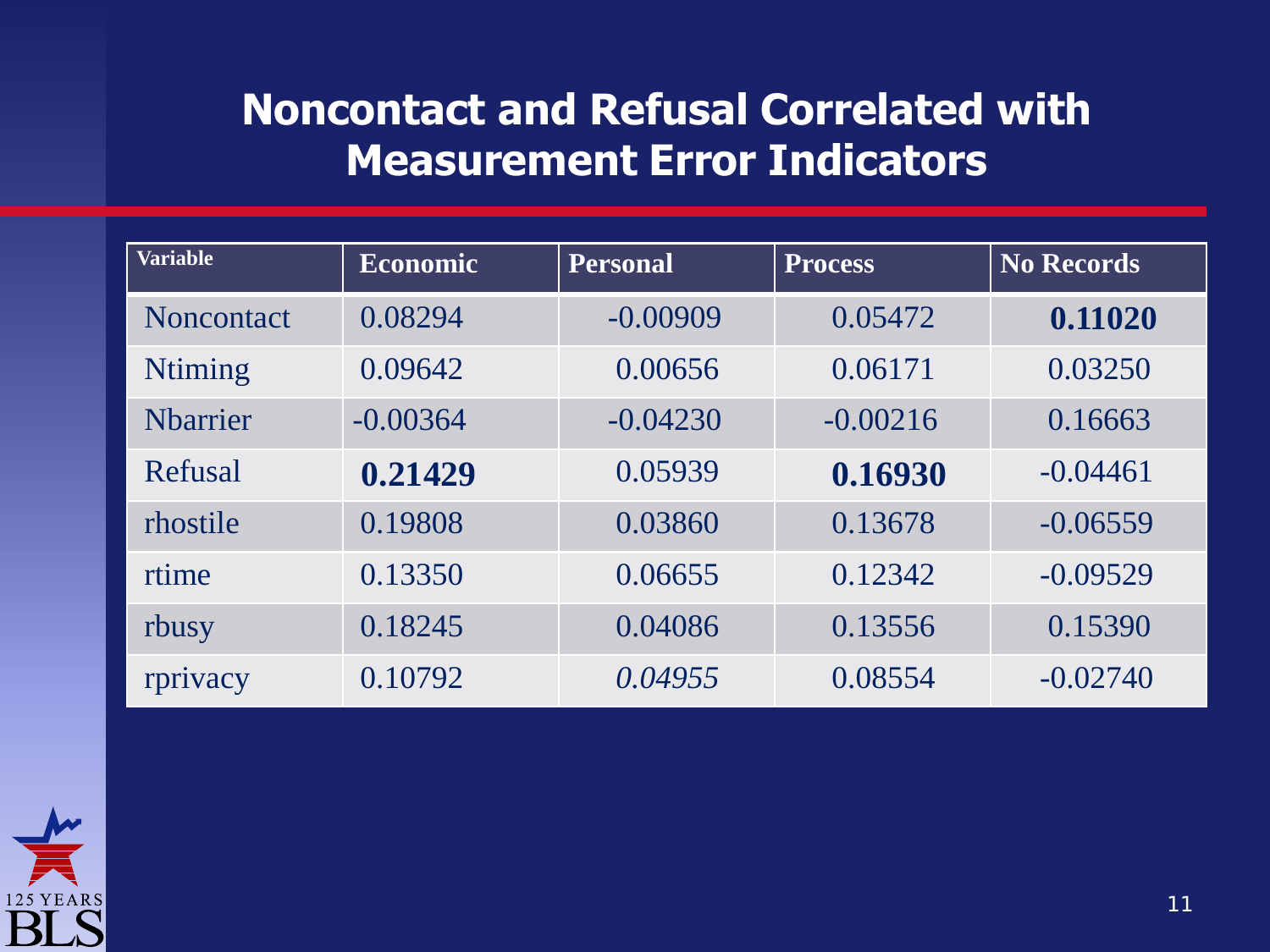#### **Correlation of Noncontact, Refusal, and Measurement Error Indicators with Measures**

| <b>Variable</b>   | <b>Employment</b> | earned income | total expenditures |
|-------------------|-------------------|---------------|--------------------|
| <b>Noncontact</b> | $-0.04240$        | 0.00055       | $-0.07002$         |
| -timing           | 0.05237           | 0.03150       | $-0.03976$         |
| -barrier          | $-0.16814$        | $-0.07476$    | $-0.10836$         |
| Refusal           | 0.11895           | 0.02281       | 0.04875            |
| -hostile          | 0.18225           | 0.10666       | 0.10781            |
| -time             | 0.10247           | $-0.08299$    | $-0.03929$         |
| -busy             | $-0.14175$        | $-0.09294$    | $-0.08660$         |
| -privacy          | 0.05663           | 0.01477       | 0.04610            |
| Economic          | 0.04696           | 0.06151       | 0.10524            |
| Personal          | 0.03225           | 0.06224       | 0.08880            |
| Process           | $-0.01586$        | $-0.03572$    | $-0.01208$         |
| No Records        | $-0.33462$        | $-0.12235$    | $-0.17956$         |

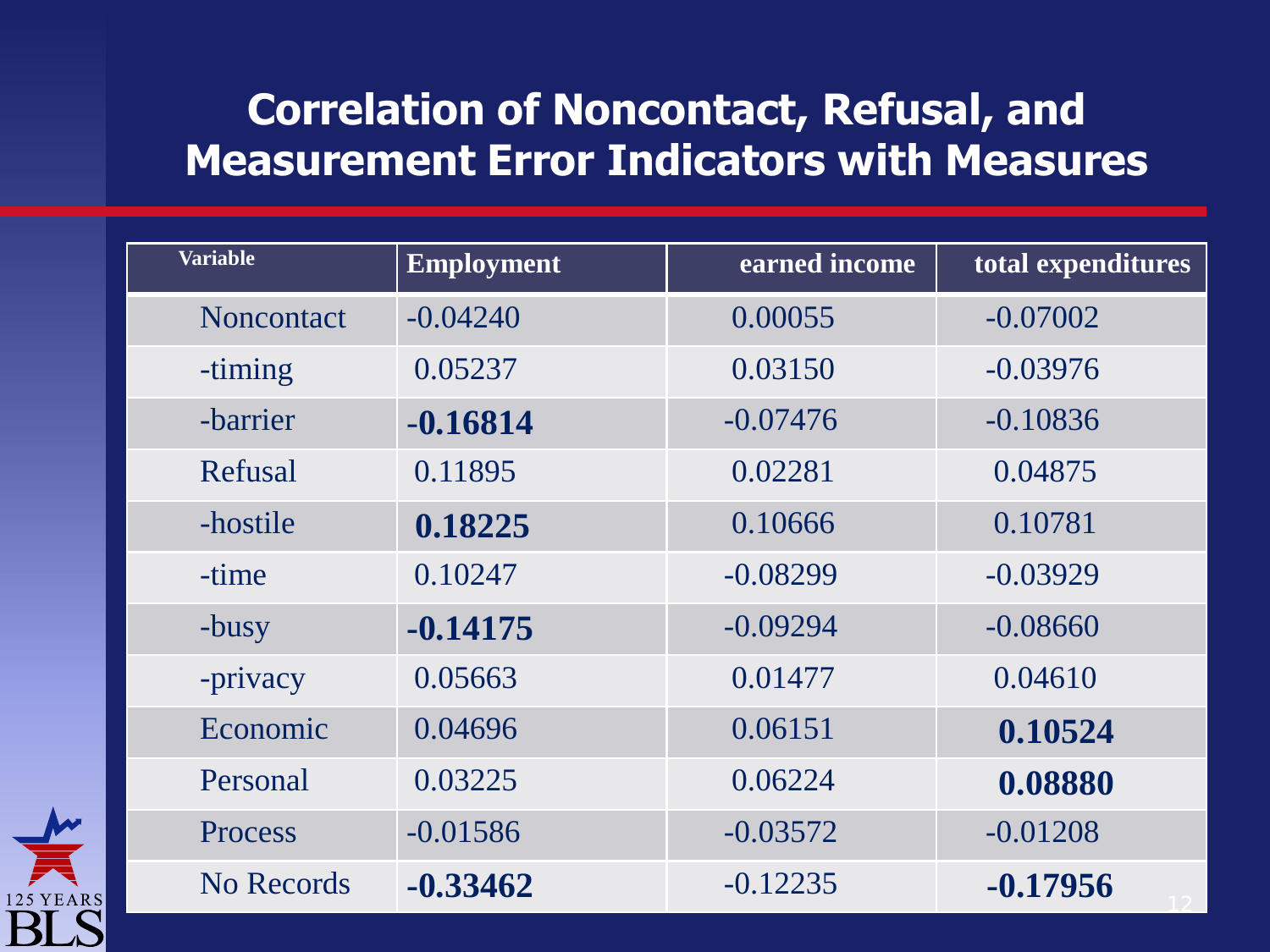## **Summary**

- **The CHI data was useful in modeling the relationship** between concerns expressed by respondents and refusal/noncontact.
- The CHI data showed factor patterns which could describe broad areas of concern. They related well in predicting nonresponse.
- The measurement error indices weren't strongly related to concerns, or to bias, except the use of records.

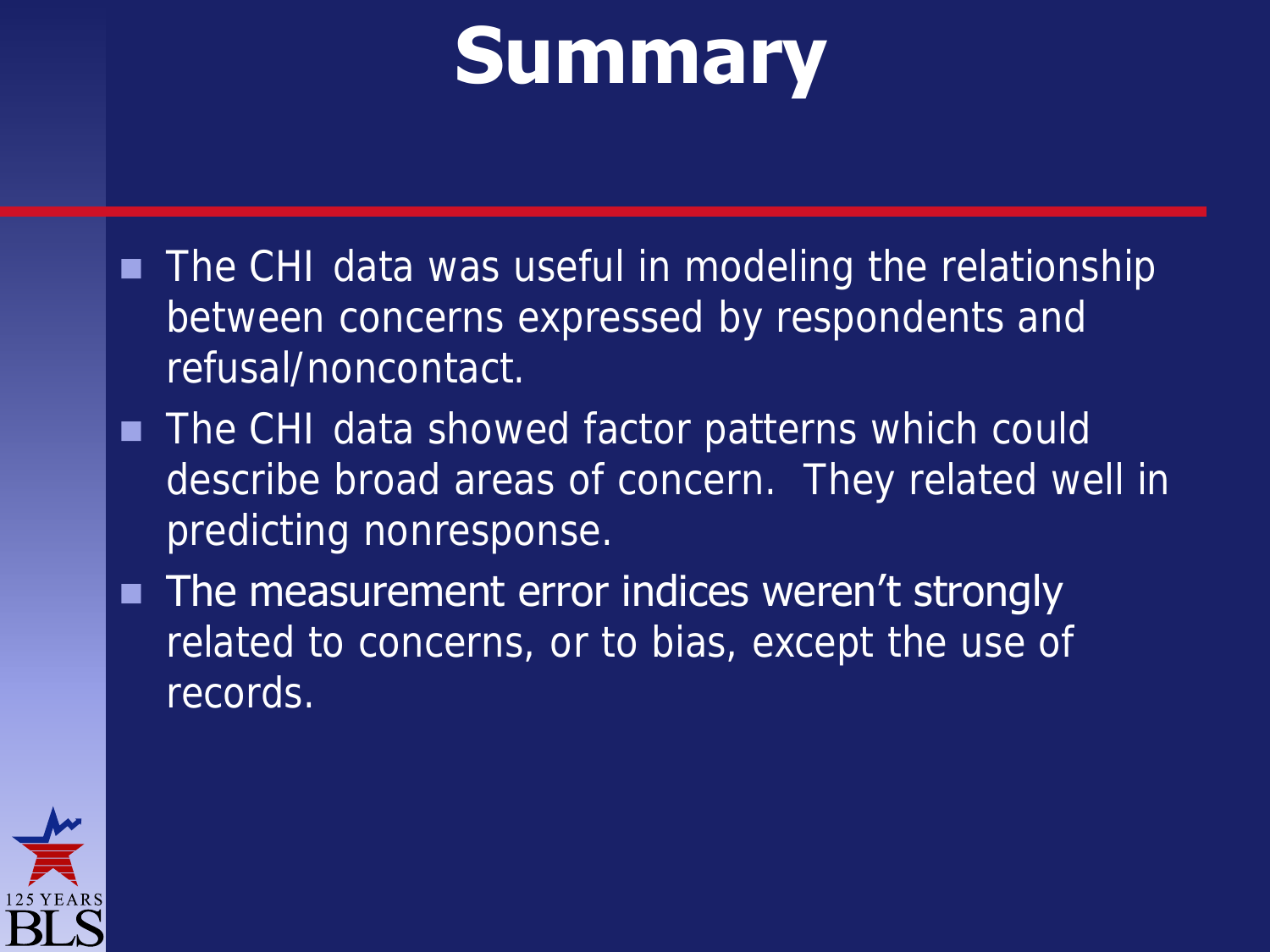## **Limitations and Future Research**

- The CHI data is limited in that it only reflects the concerns expressed by respondents. Some of the most common concerns may mask the real reasons, for example, "busy" may hide concerns about privacy, which weren't expressed to the interviewer.
- More variables are needed for the measurement error models. Timing variables for sections, comparison of estimates between interviews, particularly when the respondent changes within the household, and edit indicators from other sections.
- Replicating the models with another survey may help make the model more general.

Put all the pieces into a structural equation model.

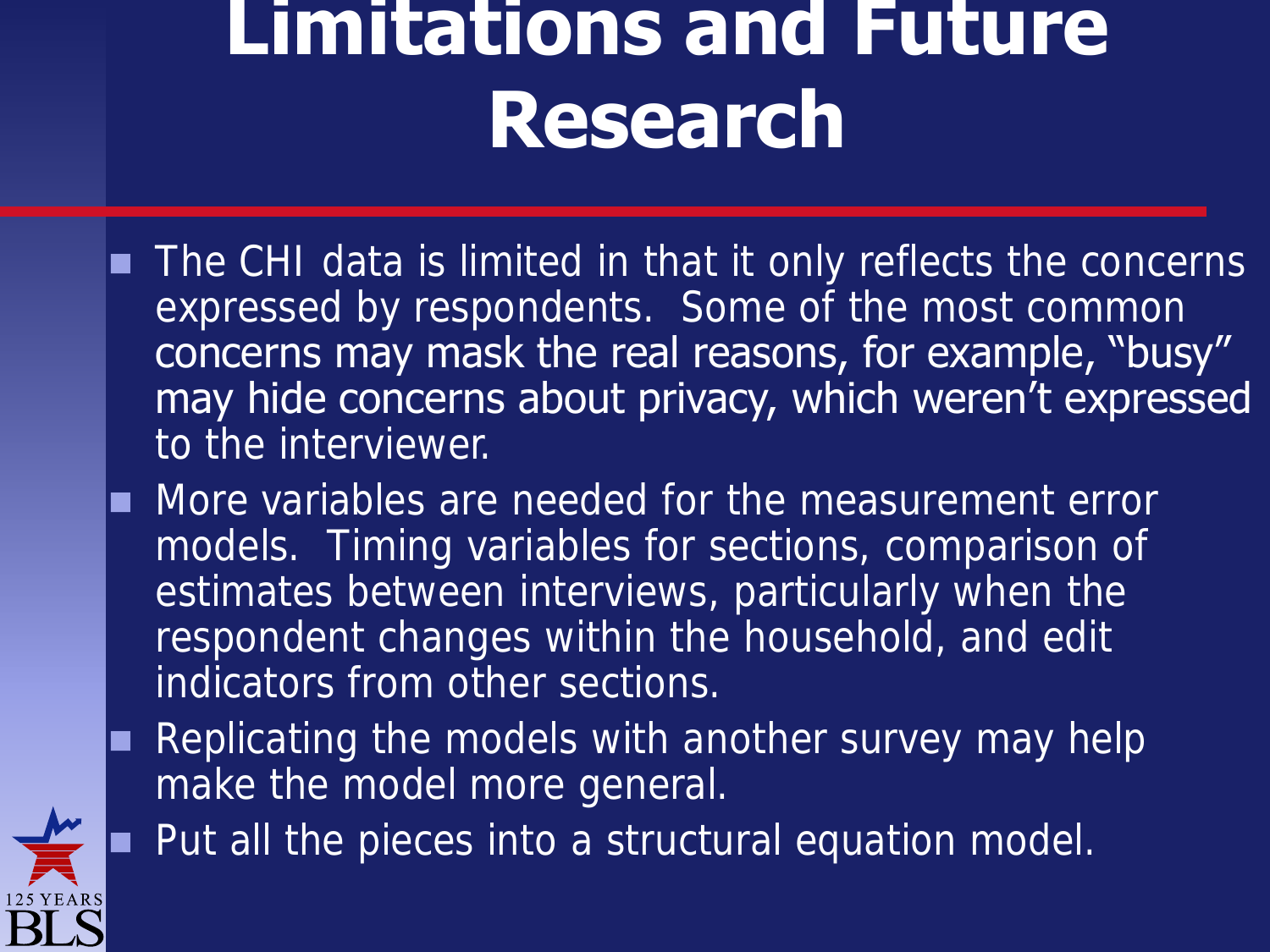# **Questions**

- **This study was data centric, others are more** theory driven. Would a mix be more useful?
- Some measurement error reflects ability, while concerns about the survey probably relate to effort. How to separate them?
- **This study treated the underlying constructs** as continuous latent variables, others use latent classes. Is there an advantage of one over the other?